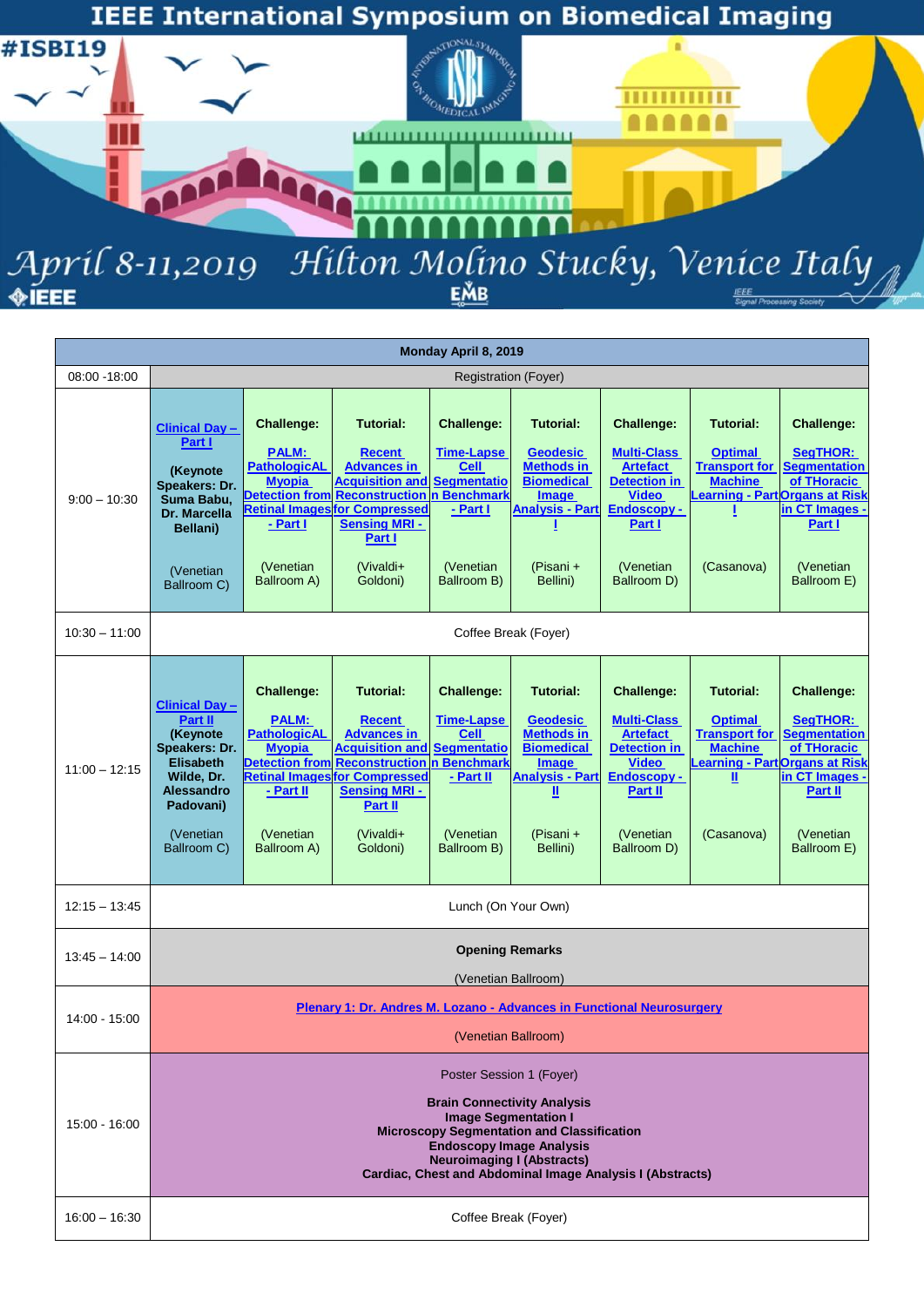|                 | <b>Clinical Day -</b><br>Part III                                                                                                                                                                                                                                                                                                                                                          | <b>Special Session:</b>                                                             | <b>Oral Session:</b>                                | <b>Oral Session:</b>                          | <b>Oral Session:</b>      |  |  |  |  |  |
|-----------------|--------------------------------------------------------------------------------------------------------------------------------------------------------------------------------------------------------------------------------------------------------------------------------------------------------------------------------------------------------------------------------------------|-------------------------------------------------------------------------------------|-----------------------------------------------------|-----------------------------------------------|---------------------------|--|--|--|--|--|
|                 | $16:30 - 17:30$                                                                                                                                                                                                                                                                                                                                                                            | <b>Is Imaging Genetics the</b><br><b>Frontier for Precision</b><br><b>Medicine?</b> | <b>Lung Disease Detection</b><br>and Classification | <b>Computational Methods</b><br>in Microscopy | <b>Image Segmentation</b> |  |  |  |  |  |
| $16:30 - 18:00$ | Panel<br><b>Discussion:</b><br>How can<br>imaging<br>technologies<br>and medical<br>image analysis<br>help deliver<br>better care to<br>patients in<br>neurology,<br>psychiatry, and<br>neurosurgery?<br>$17:30 - 18:00$<br>Dr. Behrouz<br>Shabestari -<br><b>Preparing</b><br><b>Successful and</b><br><b>Competitive NIH</b><br>Grant<br><b>Applications</b><br>(Venetian<br>Ballroom C) | (Venetian Ballroom A)                                                               | (Venetian Ballroom B)                               | (Venetian Ballroom D)                         | (Venetian Ballroom E)     |  |  |  |  |  |
| $18:00 - 20:00$ | <b>Welcome Reception</b><br>(Stucky Garden & Arromi Terrace)                                                                                                                                                                                                                                                                                                                               |                                                                                     |                                                     |                                               |                           |  |  |  |  |  |

| Tuesday April 9, 2019 |                                                                                                                                                                                                                                                                                                                                                                                                    |                             |  |  |  |  |  |  |  |
|-----------------------|----------------------------------------------------------------------------------------------------------------------------------------------------------------------------------------------------------------------------------------------------------------------------------------------------------------------------------------------------------------------------------------------------|-----------------------------|--|--|--|--|--|--|--|
| 08:00 -18:00          |                                                                                                                                                                                                                                                                                                                                                                                                    | <b>Registration (Foyer)</b> |  |  |  |  |  |  |  |
| 09:00-10:00           | Plenary 2 – Prof. Satyajit Mayor - Photonics in Pursuit of the Structure, Dynamics and Organization of the Living<br><b>Cell Membrane</b><br>(Venetian Ballroom)                                                                                                                                                                                                                                   |                             |  |  |  |  |  |  |  |
| 10:00-10:30           | Coffee Break (Foyer)                                                                                                                                                                                                                                                                                                                                                                               |                             |  |  |  |  |  |  |  |
| 10:30-11:30           | Poster Session 2 (Foyer)<br><b>Brain Structure Learning - Poster</b><br>Image segmentation II<br><b>Microscopy Imaging</b><br><b>Retinal imaging</b><br><b>Bioimaging I (Abstracts)</b><br><b>Interventional Imaging (Abstracts)</b><br><b>Image Segmentation I (Abstracts)</b>                                                                                                                    |                             |  |  |  |  |  |  |  |
| 11:30-13:00           | Oral Session:<br>Oral Session:<br><b>Special Session:</b><br><b>Oral Session:</b><br><b>PET Imaging in the Era of</b><br><b>Cardiac Image Analysis</b><br><b>Multi-Modality and Big Data</b><br><b>Microscopy Image Analysis</b><br><b>Feature Detection and Image</b><br><b>Segmentation</b><br>(Venetian Ballroom C)<br>(Venetian Ballroom A)<br>(Venetian Ballroom B)<br>(Venetian Ballroom DE) |                             |  |  |  |  |  |  |  |
| 13:00-14:30           | Lunch (On Your Own) / Lunch with leaders (Bellini+Pisan+Vivaldi+Goldoni)                                                                                                                                                                                                                                                                                                                           |                             |  |  |  |  |  |  |  |
| 14:30-15:30           | Plenary 3 - Dr. Jeanette Schulz-Menger - Acquisition and Processing of Cardiovascular MR Images in Clinical<br><b>Research and Clinical Practice</b><br>(Venetian Ballroom)                                                                                                                                                                                                                        |                             |  |  |  |  |  |  |  |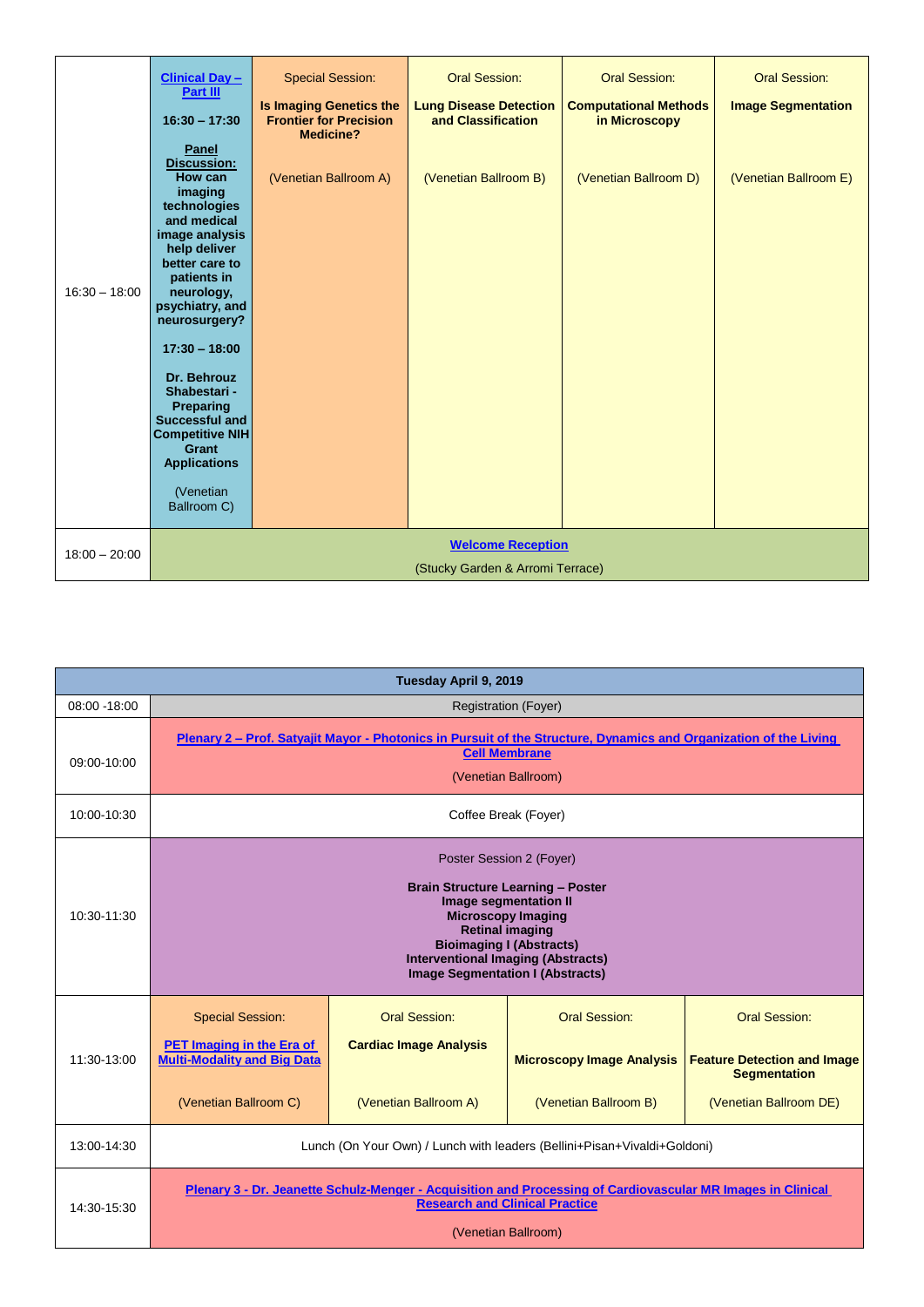| 15:30-16:30     | Poster Session 3 (Foyer)<br><b>Brain Segmentation and Characterization - Poster</b><br><b>Cardiac and Vascular Image Analysis</b><br><b>Computer-aided detection and diagnosis (CAD)</b><br>Histological Image Analysis - Poster<br><b>Reconstruction and Image Quality I (Abstracts)</b><br>Cardiac, Chest and Abdominal Image Analysis II (Abstracts)<br><b>Ultrasound (Abstracts)</b>                                           |  |  |  |  |  |  |  |  |  |
|-----------------|------------------------------------------------------------------------------------------------------------------------------------------------------------------------------------------------------------------------------------------------------------------------------------------------------------------------------------------------------------------------------------------------------------------------------------|--|--|--|--|--|--|--|--|--|
| 16:30-17:00     | Coffee Break (Foyer)                                                                                                                                                                                                                                                                                                                                                                                                               |  |  |  |  |  |  |  |  |  |
| 17:00-18:30     | <b>Oral Session:</b><br>Oral Session:<br><b>Special Session:</b><br><b>Oral Session:</b><br><b>Geometry-Based Methods in</b><br><b>Cell Image Segmentation</b><br><b>Longitudinal Brain Analysis</b><br><b>Fetal and Pediatric Image</b><br><b>Biomedical Image Analysis:</b><br><b>Analysis</b><br><b>Junior Researchers</b><br>(Venetian Ballroom C)<br>(Venetian Ballroom A)<br>(Venetian Ballroom B)<br>(Venetian Ballroom DE) |  |  |  |  |  |  |  |  |  |
| $20:00 - 22:30$ | <b>Optional Offsite Dinner (with Jam Session)</b><br>(Laguna Libre)                                                                                                                                                                                                                                                                                                                                                                |  |  |  |  |  |  |  |  |  |

| Wednesday April 10, 2019 |                                                                                                                                                                                                                                                                                                                                                                                                                               |                                                                          |                                                                                                 |                                                                               |  |  |  |  |  |  |
|--------------------------|-------------------------------------------------------------------------------------------------------------------------------------------------------------------------------------------------------------------------------------------------------------------------------------------------------------------------------------------------------------------------------------------------------------------------------|--------------------------------------------------------------------------|-------------------------------------------------------------------------------------------------|-------------------------------------------------------------------------------|--|--|--|--|--|--|
| 08:00 - 18:00            |                                                                                                                                                                                                                                                                                                                                                                                                                               | <b>Registration (Foyer)</b>                                              |                                                                                                 |                                                                               |  |  |  |  |  |  |
| $09:00 - 10:00$          | Plenary 4 - Prof. Monique M.B. Breteler - Challenges and Opportunities in Population Imaging in the Context of Ageing<br>and Development of Neurodegenerative Diseases<br>(Venetian Ballroom)                                                                                                                                                                                                                                 |                                                                          |                                                                                                 |                                                                               |  |  |  |  |  |  |
| $10:00 - 10:30$          | Coffee Break (Foyer)                                                                                                                                                                                                                                                                                                                                                                                                          |                                                                          |                                                                                                 |                                                                               |  |  |  |  |  |  |
| $10:30 - 11:30$          | Poster Session 4 (Foyer)<br><b>Breast Image Analysis</b><br>Image synthesis<br>Image based surgery and treatment<br><b>Musculoskeletal Image Analysis</b><br>Lung Image Analysis - Poster<br>Pattern Recognition and Classification - Poster<br><b>Cancer Imaging and Analysis</b><br><b>Reconstruction and Image Quality II (Abstracts)</b><br><b>Bioimaging II (Abstracts)</b><br><b>Optical Image Analysis (Abstracts)</b> |                                                                          |                                                                                                 |                                                                               |  |  |  |  |  |  |
| $11:30 - 13:00$          | <b>Special Session:</b><br><b>Pediatric Brain Imaging</b><br>(Venetian Ballroom A)                                                                                                                                                                                                                                                                                                                                            | Oral Session:<br><b>Lung Image Analysis</b><br>(Venetian Ballroom B)     | Oral Session:<br><b>Microscopy Reconstruction</b><br>and Image Quality<br>(Venetian Ballroom C) | Oral Session:<br><b>Data Integration and Fusion</b><br>(Venetian Ballroom DE) |  |  |  |  |  |  |
| $13:00 - 14:30$          |                                                                                                                                                                                                                                                                                                                                                                                                                               | Lunch (On Your Own) / Lunch with leaders (Bellini+Pisan+Vivaldi+Goldoni) |                                                                                                 |                                                                               |  |  |  |  |  |  |
| 14:30-16:00              | <b>Oral Session:</b><br><b>Oral Session:</b><br><b>Special Session:</b><br><b>Oral Session:</b><br><b>Global Health: Imaging in</b><br><b>Eye Image Analysis</b><br><b>Xray/ CT Imaging and</b><br><b>Connectivity</b><br><b>Developing Countries</b><br><b>Reconstruction</b><br><b>Analysis - DWI/DTI</b><br>(Venetian Ballroom A)<br>(Venetian Ballroom B)<br>(Venetian Ballroom C)<br>(Venetian Ballroom DE)              |                                                                          |                                                                                                 |                                                                               |  |  |  |  |  |  |
| $16:00 - 16:30$          | Coffee Break (Foyer)                                                                                                                                                                                                                                                                                                                                                                                                          |                                                                          |                                                                                                 |                                                                               |  |  |  |  |  |  |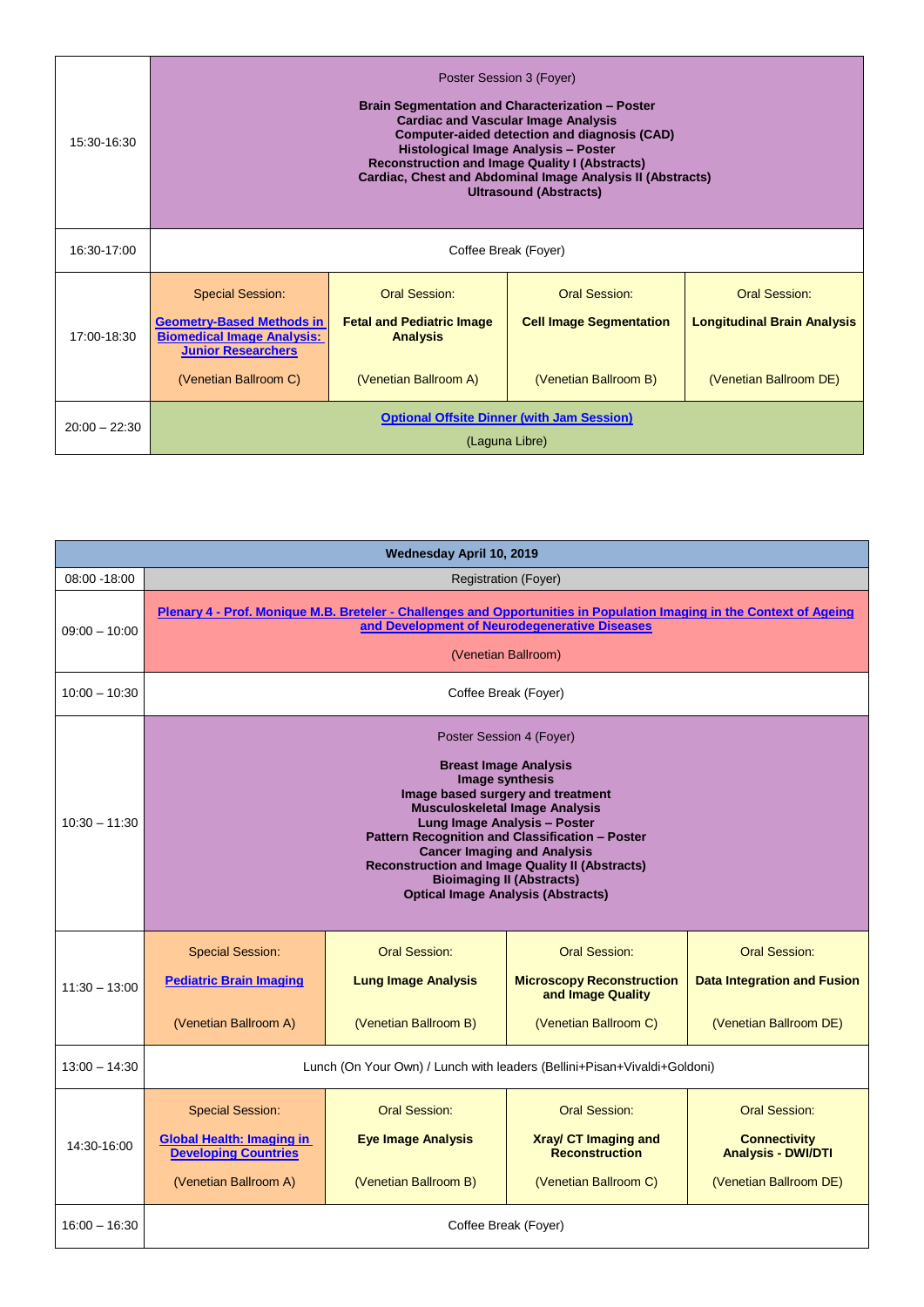|                 | Oral Session:                                                          | Oral Session:                                     | Oral Session:                                  | Oral Session:                   |  |  |  |  |
|-----------------|------------------------------------------------------------------------|---------------------------------------------------|------------------------------------------------|---------------------------------|--|--|--|--|
| $16:30 - 18:00$ | <b>Shape Modeling and</b><br><b>Analysis</b>                           | Segmentation and Tracking in<br><b>Microscopy</b> | <b>MR</b> Imaging and<br><b>Reconstruction</b> | <b>Brain Structure Learning</b> |  |  |  |  |
|                 | (Venetian Ballroom A)                                                  | (Venetian Ballroom B)                             | (Venetian Ballroom C)                          | (Venetian Ballroom DE)          |  |  |  |  |
| $19:30 - 21:00$ | <b>Cultural event (with concert)</b><br>(SS Giovanni and Paolo Church) |                                                   |                                                |                                 |  |  |  |  |

| Thursday April 11, 2019 |                                                                                                                                                                                                                                                                                                                       |                                                                                                                 |                                                                                                                                             |                      |                                                                                                                                                                                                                                                                                                                                 |                                                                                                                                     |                                                                                                           |                                                                                                                                                                     |                                                                                                                                          |
|-------------------------|-----------------------------------------------------------------------------------------------------------------------------------------------------------------------------------------------------------------------------------------------------------------------------------------------------------------------|-----------------------------------------------------------------------------------------------------------------|---------------------------------------------------------------------------------------------------------------------------------------------|----------------------|---------------------------------------------------------------------------------------------------------------------------------------------------------------------------------------------------------------------------------------------------------------------------------------------------------------------------------|-------------------------------------------------------------------------------------------------------------------------------------|-----------------------------------------------------------------------------------------------------------|---------------------------------------------------------------------------------------------------------------------------------------------------------------------|------------------------------------------------------------------------------------------------------------------------------------------|
| $08:00 - 18:00$         |                                                                                                                                                                                                                                                                                                                       | <b>Registration (Foyer)</b>                                                                                     |                                                                                                                                             |                      |                                                                                                                                                                                                                                                                                                                                 |                                                                                                                                     |                                                                                                           |                                                                                                                                                                     |                                                                                                                                          |
| $09:00 - 10:00$         | Plenary 5 - Dr. Stephan Saalfeld - Scalable Methods and Tools for Large 3D Light and Electron Microscopy<br>(Venetian Ballroom)                                                                                                                                                                                       |                                                                                                                 |                                                                                                                                             |                      |                                                                                                                                                                                                                                                                                                                                 |                                                                                                                                     |                                                                                                           |                                                                                                                                                                     |                                                                                                                                          |
| $10:00 - 10:30$         |                                                                                                                                                                                                                                                                                                                       |                                                                                                                 |                                                                                                                                             |                      |                                                                                                                                                                                                                                                                                                                                 | Award Ceremony/Closing remarks/ISBI 2020                                                                                            |                                                                                                           |                                                                                                                                                                     |                                                                                                                                          |
|                         |                                                                                                                                                                                                                                                                                                                       |                                                                                                                 |                                                                                                                                             | (Venetian Ballroom)  |                                                                                                                                                                                                                                                                                                                                 |                                                                                                                                     |                                                                                                           |                                                                                                                                                                     |                                                                                                                                          |
| $10:30 - 11:00$         |                                                                                                                                                                                                                                                                                                                       |                                                                                                                 |                                                                                                                                             | Coffee Break (Foyer) |                                                                                                                                                                                                                                                                                                                                 |                                                                                                                                     |                                                                                                           |                                                                                                                                                                     |                                                                                                                                          |
| 11:00-12:00             | Poster Session 5 (Foyer)<br><b>Functional Brain Analysis</b><br><b>Image Reconstruction and Restoration</b><br><b>Ultrasound Imaging and Analysis</b><br><b>Dynamic and Functional Imaging</b><br><b>Bioimaging III (Abstracts)</b><br><b>Image Segmentation II (Abstracts)</b><br><b>Neuroimaging II (Abstracts)</b> |                                                                                                                 |                                                                                                                                             |                      |                                                                                                                                                                                                                                                                                                                                 |                                                                                                                                     |                                                                                                           |                                                                                                                                                                     |                                                                                                                                          |
| 12:00 - 13:30           | <b>Special Session:</b><br><b>Spline Models in Biomedical</b><br><b>Imaging</b><br>(Venetian Ballroom C)                                                                                                                                                                                                              |                                                                                                                 | <b>Oral Session:</b><br><b>Histological Image Analysis</b><br>(Venetian Ballroom A)                                                         |                      | <b>Oral Session:</b><br><b>Brain Segmentation and</b><br><b>Characterization</b><br>(Venetian Ballroom B)                                                                                                                                                                                                                       |                                                                                                                                     | <b>Oral Session:</b><br><b>Pattern Recognition and</b><br><b>Classification</b><br>(Venetian Ballroom DE) |                                                                                                                                                                     |                                                                                                                                          |
| $13:30 - 14:45$         |                                                                                                                                                                                                                                                                                                                       |                                                                                                                 |                                                                                                                                             | Lunch (On Your Own)  |                                                                                                                                                                                                                                                                                                                                 |                                                                                                                                     |                                                                                                           |                                                                                                                                                                     |                                                                                                                                          |
| 14:45 16:00             | <b>Challenge:</b><br><b>Classification of</b><br><b>Normal versus</b><br><b>Malignant Cells</b><br>in B-ALL White<br><b>Blood Cancer</b><br><b>Microscopic</b><br><b>Images - Part I</b>                                                                                                                              | <b>Tutorial:</b><br><b>Deep Learning</b><br>for Biomedical<br><b>Image</b><br><b>Reconstruction -</b><br>Part I | <b>Challenge:</b><br><b>Automatic</b><br><b>Non-Rigid</b><br><b>Histological</b><br><b>Image</b><br><b>Registration</b><br>(ANHIR) - Part I | Ultrasonography:     | Tutorial:<br><b>Breaking the</b><br><b>Boundaries of</b><br><b>Conventional</b><br><b>Ultrasound</b><br><b>Elastography</b><br>and<br><b>Photoacoustic</b><br><b>Imaging for</b><br><b>Characterization</b><br>of Tissue<br><b>Biomechanics,</b><br><b>Function, and</b><br><b>Molecular</b><br><b>Compositions -</b><br>Part I | <b>Challenge:</b><br><b>MRI White Matter</b><br><b>Reconstruction Cancer Detection</b><br><b>Challenge</b><br>(MEMENTO) -<br>Part I |                                                                                                           | <b>Challenge:</b><br><b>Automatic</b><br>and<br><b>Classification in</b><br><b>Whole-Slide</b><br>Lung<br><b>Histopathology</b><br><u>(ACDC@LungHP)</u><br>- Part I | <b>Challenge:</b><br><b>CHAOS:</b><br><b>Combined</b><br>(CT-MR) Healthy<br><b>Abdominal</b><br><b>Organ</b><br>Segmentation -<br>Part I |
|                         | (Venetian<br>Ballroom A)                                                                                                                                                                                                                                                                                              | (Venetian<br>Ballroom C)                                                                                        | (Venetian<br>Ballroom B)                                                                                                                    | (Pisani+Bellini)     |                                                                                                                                                                                                                                                                                                                                 | (Venetian<br>Ballroom D)                                                                                                            |                                                                                                           | (Venetian<br>Ballroom E)                                                                                                                                            | (Casanova)                                                                                                                               |
| $16:00 - 16:30$         | Coffee Break (Foyer)                                                                                                                                                                                                                                                                                                  |                                                                                                                 |                                                                                                                                             |                      |                                                                                                                                                                                                                                                                                                                                 |                                                                                                                                     |                                                                                                           |                                                                                                                                                                     |                                                                                                                                          |